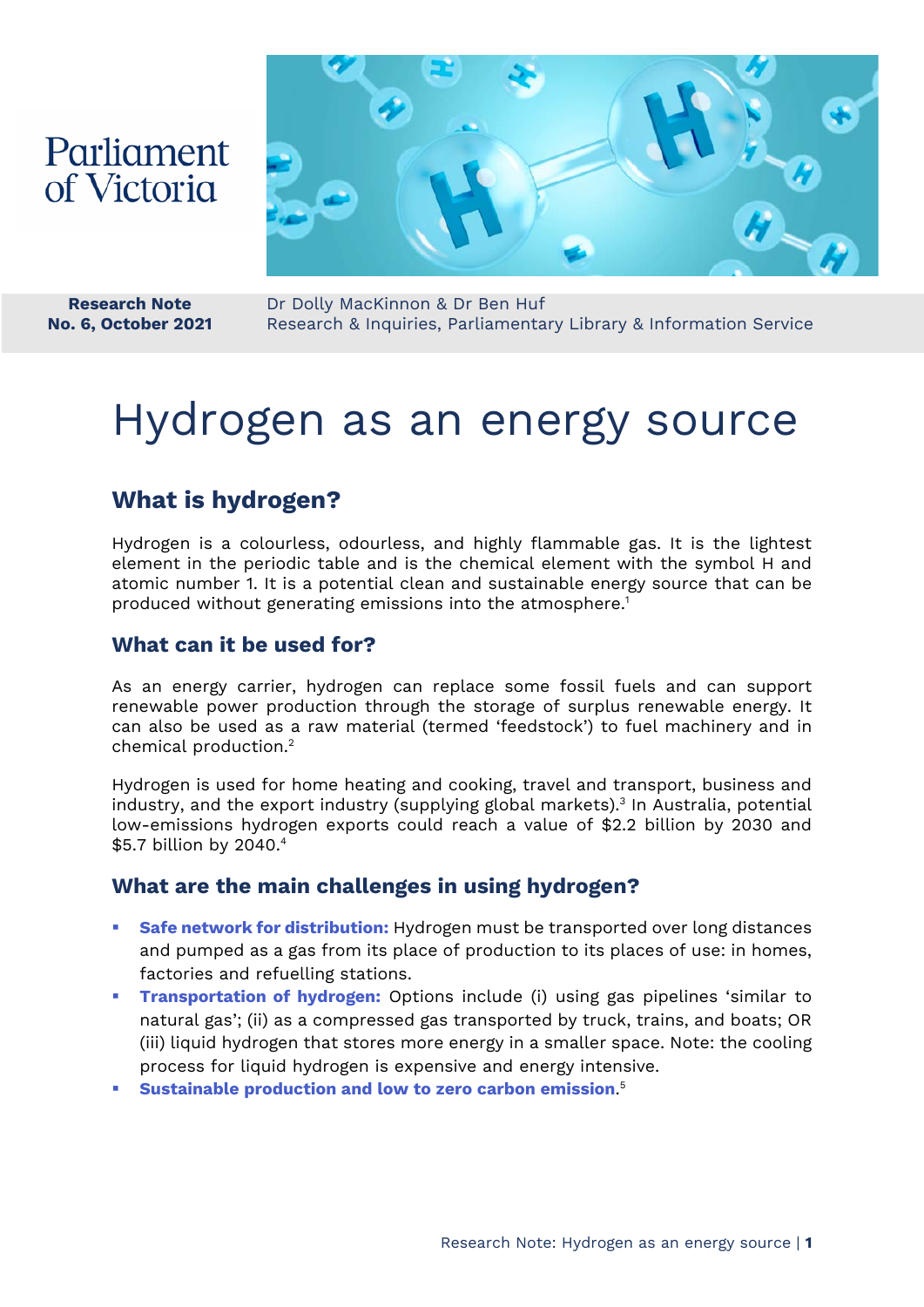## **What are the types of hydrogen?**

There are four types of hydrogen. A colour-code system is used to distinguish between the different types of hydrogen production. Each colour refers to the level of the environmentally friendly processes used in that production.<sup>6</sup>

**Green hydrogen** is made from water, using renewable electricity, and there are no  $CO<sub>2</sub>$  emissions.

**Blue hydrogen** is made from natural gas, using fossil fuels, and the CO<sub>2</sub> emissions are then captured and stored. Storage is known as carbon capture utilisation and storage (CCUS). Blue hydrogen is the cheapest to produce. It is estimated that, over the next three decades, green hydrogen has the potential to become the dominant form of production as costs drop.<sup>7</sup>

**Grey hydrogen** is made from natural gas, using fossil fuels, and the CO<sub>2</sub> produced is emitted into the atmosphere.

**Brown hydrogen** is made from coal, using fossil fuels, and the CO<sub>2</sub> produced is emitted into the atmosphere.<sup>8</sup>



#### **Figure 1: Methods of hydrogen production**

\* If technology results in storing these emissions, then the method of hydrogen production can sometimes be called 'blue'.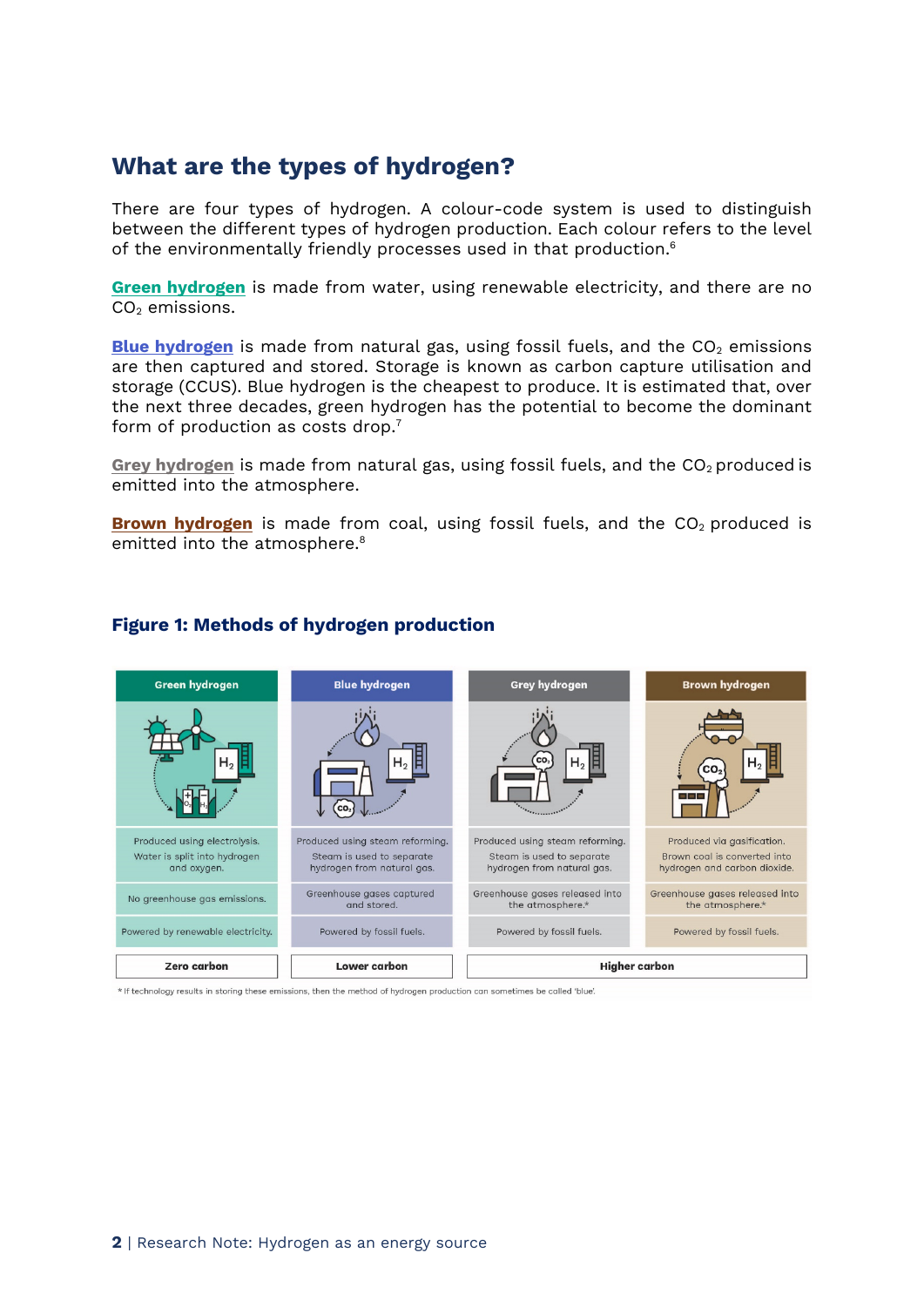## **Hydrogen projects in Australia**

In Australia, the main methods of hydrogen production are known as **renewable hydrogen** (made with electrolysis using renewable sources) and **CCS hydrogen** (made with a thermochemical reaction from coal or natural gas, where  $CO<sub>2</sub>$ emissions are captured and stored).<sup>9</sup>



#### **Figure 2: Hydrogen projects in Australia**

*Please see the Geoscience Australia [website](https://portal.ga.gov.au/persona/hydrogen) for further information.*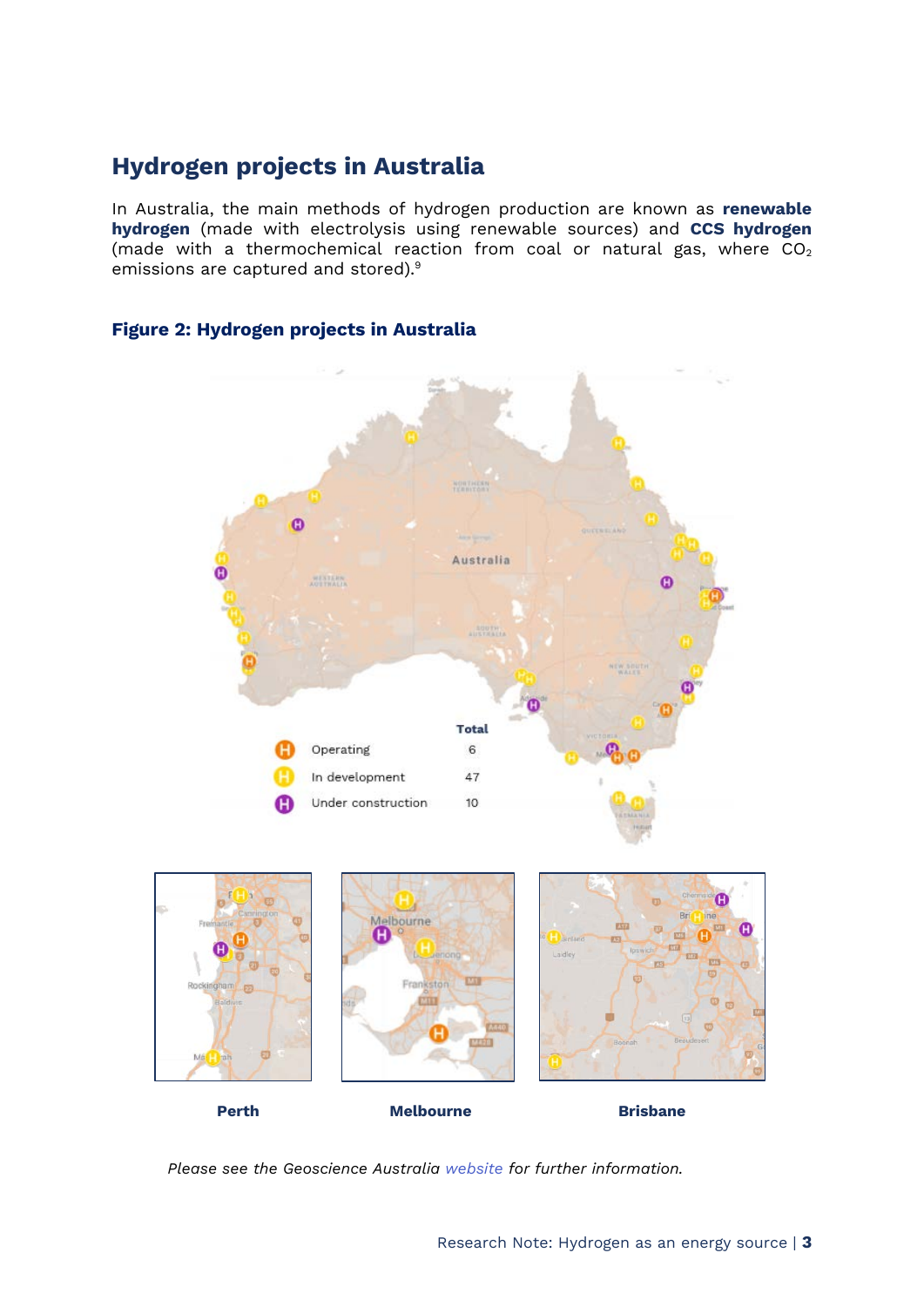## **Further reading**

- [Victorian Hydrogen Hub](https://www.swinburne.edu.au/research/platforms-initiatives/victorian-hydrogen-hub) / Swinburne University of Technology (launched in 2021)
- **EXECT:** [Victorian Renewable Hydrogen Industry Development Plan](https://www.energy.vic.gov.au/__data/assets/pdf_file/0021/513345/Victorian-Renewable-Hydrogen-Industry-Development-Plan.pdf) / Department of Environment, Land, Water and Planning (2021)
- [ACT Sustainable Energy Policy 2020–25: Discussion Paper](https://www.environment.act.gov.au/__data/assets/pdf_file/0007/1411567/act-sustainable-energy-policy-discussion-paper.pdf) / Environment, Planning and Sustainable Development Directorate (2019)
- [Australian Hydrogen Council](https://h2council.com.au/) / Home page (2021)
- [Australia's National Hydrogen Strategy](https://www.industry.gov.au/sites/default/files/2019-11/australias-national-hydrogen-strategy.pdf) / COAG Energy Council (2019)
- [Briefing Paper: Hydrogen Energy](https://www.parliament.nsw.gov.au/researchpapers/Documents/Hydrogen%20energy.pdf) / L. Roth & T. Gotsis, NSW Parliamentary Research Service (2021)
- [Green Paper: A vision for hydrogen in New Zealand](https://www.mbie.govt.nz/assets/a-vision-for-hydrogen-in-new-zealand-green-paper.pdf) / Ministry of Business, Innovation & Employment (2019)
- **[Hydrogen](https://www.iea.org/fuels-and-technologies/hydrogen) / International Energy Agency (2021)**
- [Hydrogen energy](https://arena.gov.au/renewable-energy/hydrogen/) / Australian Renewable Energy Agency (ARENA) (2021)
- [Hydrogen Strategy for Canada: Seizing the Opportunities for Hydrogen](https://www.nrcan.gc.ca/sites/nrcan/files/environment/hydrogen/NRCan_Hydrogen%20Strategy%20for%20Canada%20Dec%2015%202200%20clean_low_accessible.pdf) / Natural Resources Canada (2020)
- **[Hydrogen Strategy: Enabling a low-carbon economy](https://www.energy.gov/sites/prod/files/2020/07/f76/USDOE_FE_Hydrogen_Strategy_July2020.pdf) / US Department of Energy (2020)**
- [New South Wales Hydrogen Strategy](https://www.energy.nsw.gov.au/sites/default/files/2021-10/GOVP1334_DPIE_NSW_Hydrogen_strategy_FA3%5B2%5D_0.pdf) / Department of Planning, Industry and Environment (2021)
- **[Northern Territory Renewable Hydrogen Strategy](https://industry.nt.gov.au/__data/assets/pdf_file/0014/905000/nt-renewable-hydrogen-strategy.pdf) / Department of Trade, Business and** Innovation (2020)
- [The Norwegian Government's hydrogen strategy](https://www.regjeringen.no/contentassets/8ffd54808d7e42e8bce81340b13b6b7d/hydrogenstrategien-engelsk.pdf) / Ministry of Petroleum and Energy & Ministry of Climate and Environment (2020)
- [Queensland Hydrogen Industry Strategy 2019–2024](https://www.statedevelopment.qld.gov.au/__data/assets/pdf_file/0018/12195/queensland-hydrogen-strategy.pdf) / Department of State Development, Manufacturing, Infrastructure and Planning (2019)
- [South Australia's Hydrogen Action Plan](http://www.renewablessa.sa.gov.au/content/uploads/2019/09/south-australias-hydrogen-action-plan-online.pdf) / Department for Energy and Mining (2019)
- [Tasmanian Renewable Hydrogen Action Plan](https://renewablestasmania.tas.gov.au/__data/assets/pdf_file/0004/274693/Tasmanian_Renewable_Hydrogen_Action_Plan_web_27_March_2020.pdf) / Department of State Growth (2020)
- [UK Hydrogen Strategy](https://assets.publishing.service.gov.uk/government/uploads/system/uploads/attachment_data/file/1011283/UK-Hydrogen-Strategy_web.pdf) / Department for Business, Energy & Industrial Strategy (2021)
- **[Western Australian Renewable Hydrogen Strategy](https://www.wa.gov.au/sites/default/files/2021-01/WA_Renewable_Hydrogen_Strategy_2021_Update.pdf) / Department of Jobs, Tourism,** Science and Innovation (2021)

## **References**

- 1 Energy Institute (2021) ['Energy Essentials: A Guide to](https://knowledge.energyinst.org/collections/hydrogen) Hydrogen', Energy Institute website.
- 2–3 ibid.
- 4 Department of Jobs, Tourism, Science and Innovation (2021) *[Western Australian](https://www.wa.gov.au/sites/default/files/2021-01/WA_Renewable_Hydrogen_Strategy_2021_Update.pdf)  [Renewable Hydrogen Strategy](https://www.wa.gov.au/sites/default/files/2021-01/WA_Renewable_Hydrogen_Strategy_2021_Update.pdf)*, Perth, DJTSI, p. 12.
- 5–7 Energy Institute (2021) op. cit.
- 8 ibid. See also: F. Brown & D. Roberts (2021) ['Green, blue, brown: the colours of](https://blog.csiro.au/green-blue-brown-hydrogen-explained/)  [hydrogen explained',](https://blog.csiro.au/green-blue-brown-hydrogen-explained/) CSIROscope website.
- 9 Geoscience Australia (date unknown) ['Hydrogen'](https://www.ga.gov.au/scientific-topics/energy/resources/hydrogen), Geoscience Australia website.